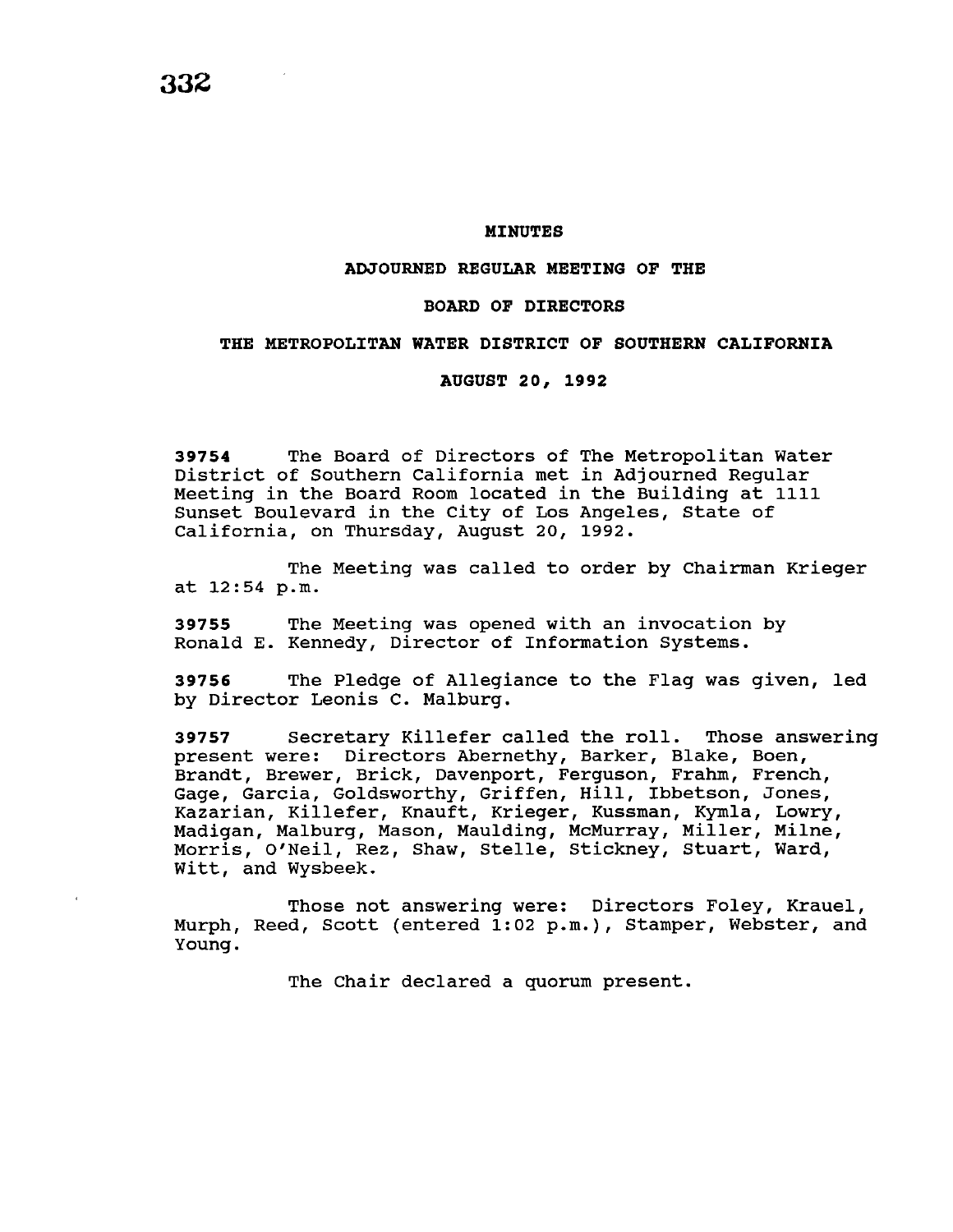**<sup>39758</sup>**Chairman Krieger inquired if there were any additions to the agenda.

Legal and Claims Committee Vice Chairman Rez reported that subsequent to the posting of the agenda, the Legal and Claims Committee received information at its August 19 meeting that there is an immediate need to amend a contract with special counsel in order to maintain the necessary continuity of the activity as outlined in the confidential letter of the General Counsel before each Director.

Legal and Claims Committee Vice Chairman Rez moved, seconded by Director Blake, and carried by a unanimous vote, representing more than the required two-thirds vote, the Board approved adding this item to the agenda for action at today's Meeting.

Director Scott took his seat at 1:02 p.m.

Chairman Krieger announced that she has been advised by the General Counsel that this added item concerns potential by the seneral counser that this daded feem concerns 54956.9(c), will be heard in closed session at today's Meeting.

**39759** Chairman Krieger invited members of the public to address the Board on matters within the Board's jurisdiction.

To provide an opportunity for representatives and residents of the City of Monterey Park to comment on the Garvey Reservoir Restoration, Director Knauft moved, seconded by Director Witt and carried, that Agenda Item 8-3 regarding financing the cost of repairing Garvey Reservoir and certification of environmental documentation be considered at this time

Finance and Insurance Committee Chairman Knauft reported the committee recommended, following its review of the General Manager's letter dated June 26, 1992, regarding (1) Appropriation No. 640 for \$28,000,000 to finance all estimated costs for repair of Garvey Reservoir, (2) certification of the Final Environmental Impact Report, and (3) delegation of power to award contracts; and the supplemental informational letter dated August 14, 1992, reporting on the Special Joint Meeting of the Engineering and Operations and Finance and Insurance Committees to receive and consider presentations regarding Metropolitan's proposed repairs to Garvey Reservoir, that the approval be given to the recommendations contained in the General Manager's letter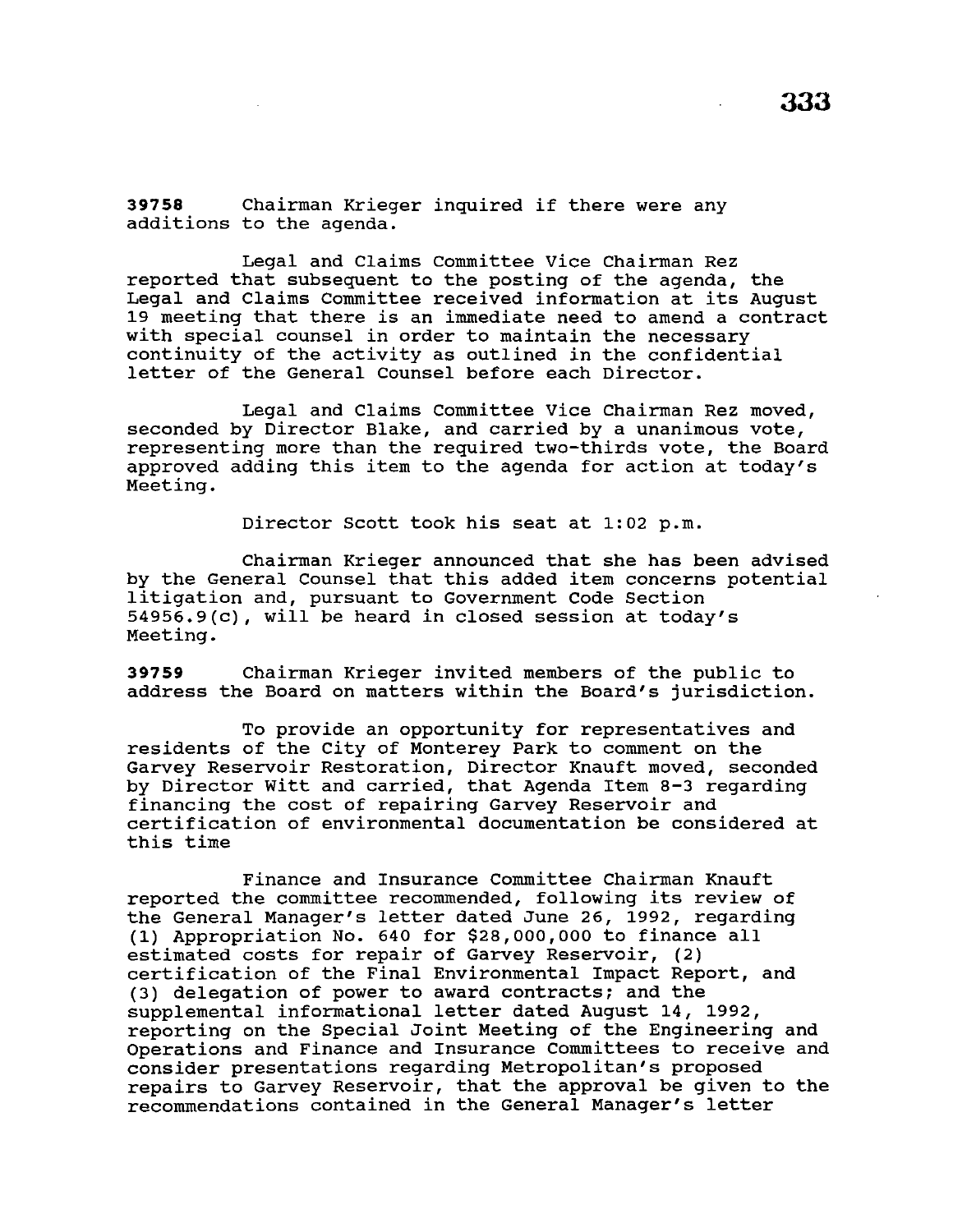dated June 26, 1992, and so moved, seconded by Engineering and Operations Committee Chairman Boen.

Chairman Krieger recognized representatives from the city of Monterey Park as follows: Mayor Kiang, Councilwoman Chu, City Attorney McKnew; and consultants for the City of Monterey Park: Dr. Slosson, Mr. Johnson, and Dr. Yen, each expressing technical concerns about restoring Garvey Reservoir; and urging the Board not to certify the Environmental Impact Report. In addition, nineteen residents of the city of Monterey Park individually expressed their concerns. The August 20 letter from Dr. Jose Calderon expressing his concerns was read, a copy before each Director.

Director Kazarian withdrew from the Meeting at 2:03 p.m.

Director Gage offered a substitute motion, seconded by Director Morris and carried, and the Board (1) deferred this matter to the September Meeting of the Board, or if staff requires additional time, to the October Board Meeting; (2) instructed staff to thoroughly review all the information presented, and report its findings to the Board for its final review prior to action; and (3) agreed that there will be no additional opportunity for public comments on this matter at future meetings due to the numerous presentations before regularly scheduled committee meetings, at the special all day Joint Meeting of the Engineering and Operations and the Finance and Insurance Committees, and before the Board.

Directors Mason and Stickney withdrew from the Meeting at 2:24 p.m.

Director Boen inquired if the Environmental Impact<br>1 address the comments presented today. General Report will address the comments presented today. counsel Vendig advised that the deadline provided by CEQA for comments on the Environmental Impact Report had closed and that the comments today were being heard pursuant to the right afforded the public by the Brown Act to address the Board.

Director Maulding suggested staff consider scheduling a meeting with all the experts to determine if, through this exchange of information, there could be a satisfactory resolution of this matter. Assistant General Manager Balcerzak advised that the Department of Safety of Dams has approved the repairs as proposed, but staff will attempt to schedule such a meeting.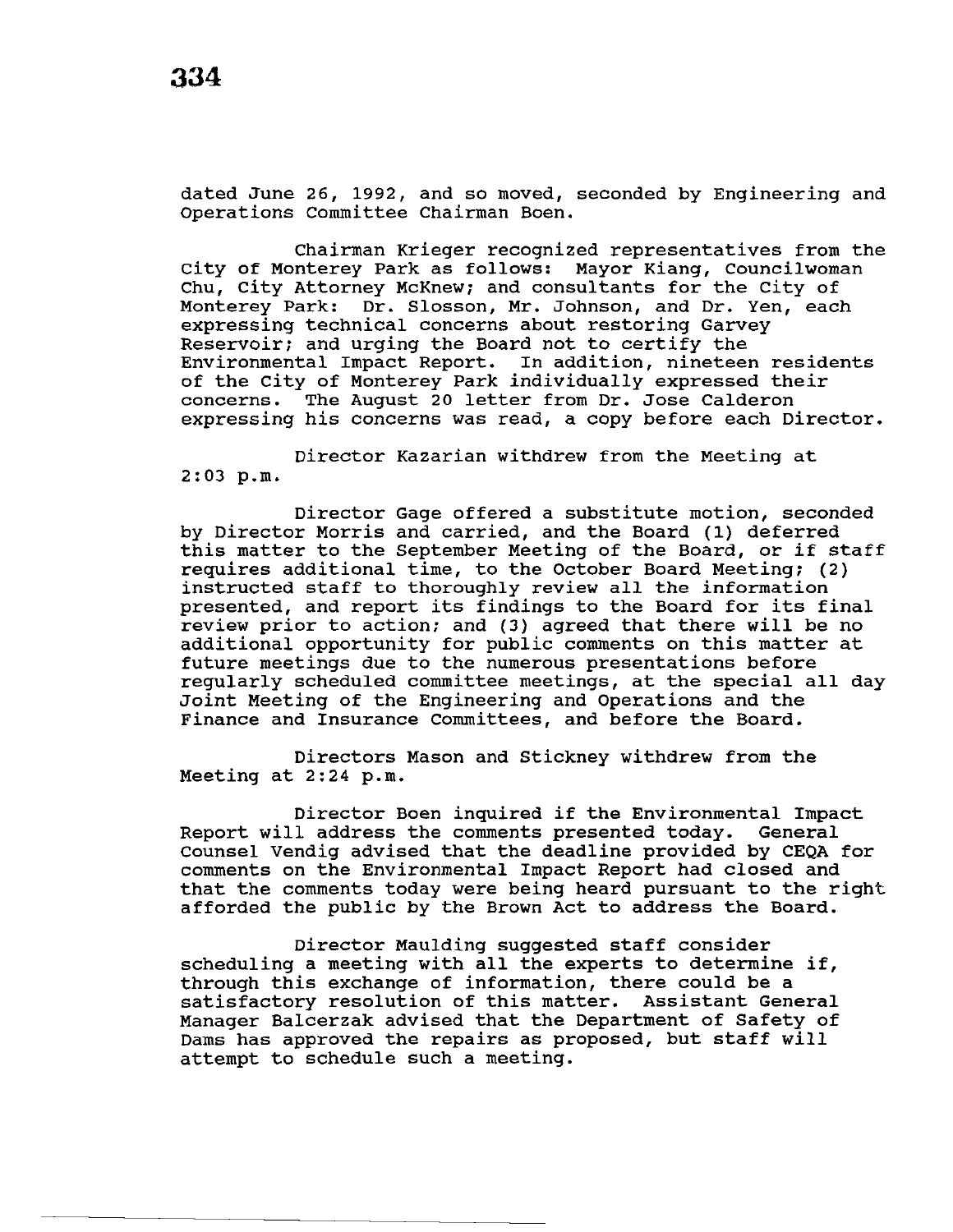Director McMurray withdrew from the Meeting at 2:28 p.m.

**39760** There being no objection, the Chair ordered the reading of the Minutes of June 9, 1992, dispensed with, a copy having been mailed to all Directors.

Director Madigan moved, seconded by Director Barker and carried, that the foregoing Minutes be approved as mailed.

**39761** The General Counsel's letter dated August 3, 1992, was presented transmitting the credentials evidencing the appointment by the City of Los Angeles of Carolyn L. Green as one of its representatives on Metropolitan's Board for the unexpired portion of the term ending December 31, 1994, replacing former Director Vernon R. Watkins.

**39762** General Counsel Vendig reported the credentials had been examined and found legally sufficient.

The Chair ordered the credentials, together with the General Counsel's letter, received and filed.

**39763** Executive Secretary Dorff, Notary Public, administered the oath of Office to Ms. Green.

The Chair ordered the oath of Office filed.

Following an introduction by Vice Chairman Garcia, Ms. Green took her seat as a Director representing the City of Los Angeles.

**39764** Vice Chairman Griffen moved, seconded by Director Blake and carried, approving the recommendation of the Executive Committee that Director Carolyn L. Green be assigned to the Land and the Legal and Claims Committees.

**39765** Chairman Krieger announced that she has appointed Director E. Thornton Ibbetson to the Building Sites Task Force.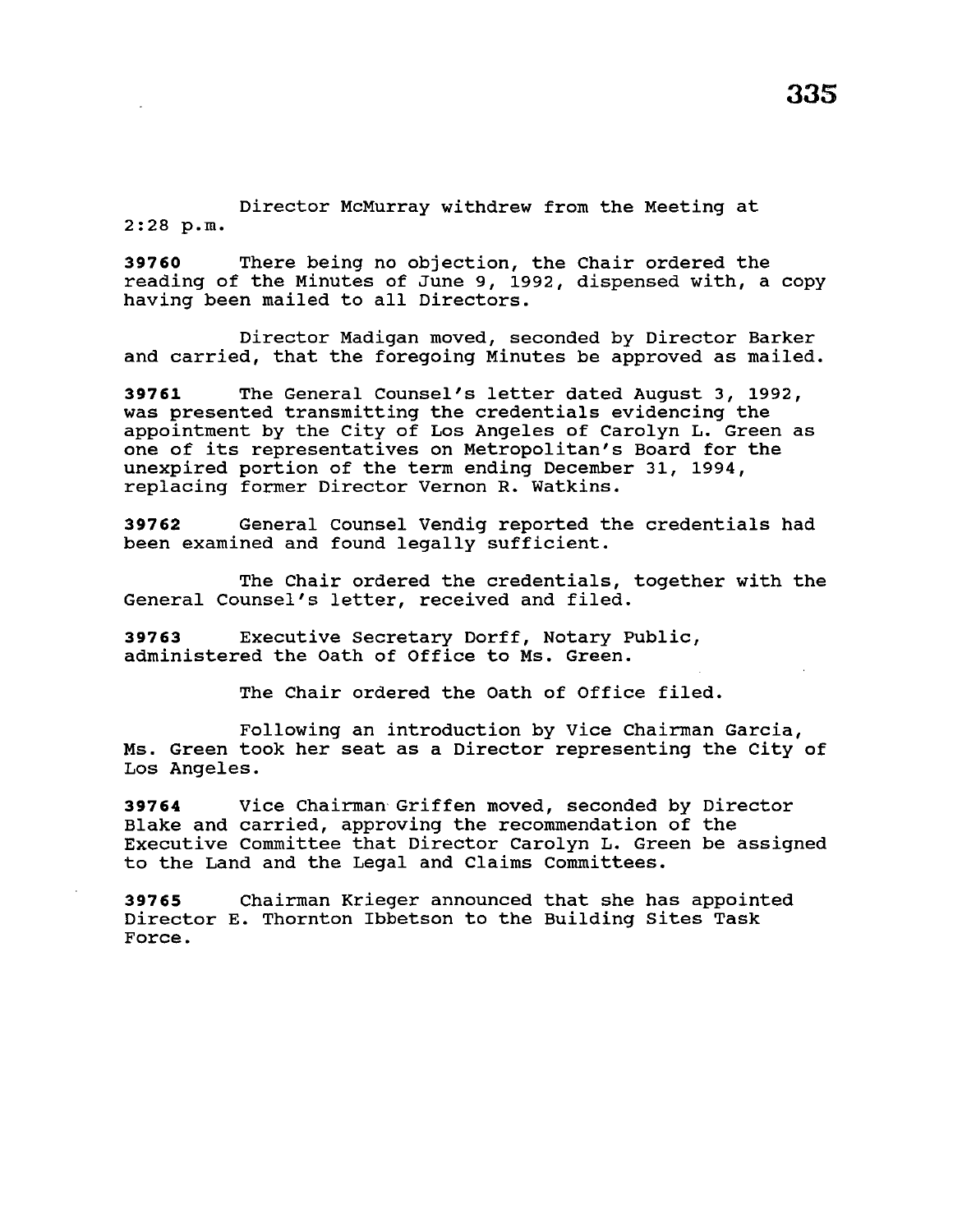**39766** At 2:40p.m., pursuant to Government Code Section 54956.9(c), Chairman Krieger called the Meeting into closed session to consider a matter relating to potential litigation.

Directors Brewer and Griffen withdrew from the Meeting at 3:05 p.m.

Director Davenport withdrew from the Meeting at 3:15 p.m.

At 3:25 p.m., the Chair called the Meeting into regular session.

Directors Green and Morris withdrew from the Meeting at 3:25 p.m.

The Chair announced that, in closed session, the Board discussed matters relating to potential litigation arising out of the WCT Building lease and approved the recommendation contained in the confidential letter of the General Counsel dated August 20, 1992.

**<sup>39767</sup>**A letter from the General Manager dated August 19, 1992, was presented, reporting that the original Certificates of the County Auditors for the six counties in which areas of the District lie are on file in the Office of the Controller, certifying the fiscal year 1992-93 assessed valuations of all property used for calculating Metropolitan's tax. no objection, Chairman Krieger ordered the tabulations transmitted with the foregoing letter from the General Manager setting forth the assessed valuations, percentage participation, and vote entitlement of member public agencies of The Metropolitan Water District of Southern California, as of August 20, 1992, based on certificates of assessed valuation of property taxable by Metropolitan for fiscal year 1992-93, as submitted by the various County Auditors, be filed, spread on the Minutes, and that the Executive Secretary be directed to send a copy to each absent Director and to each member public agency.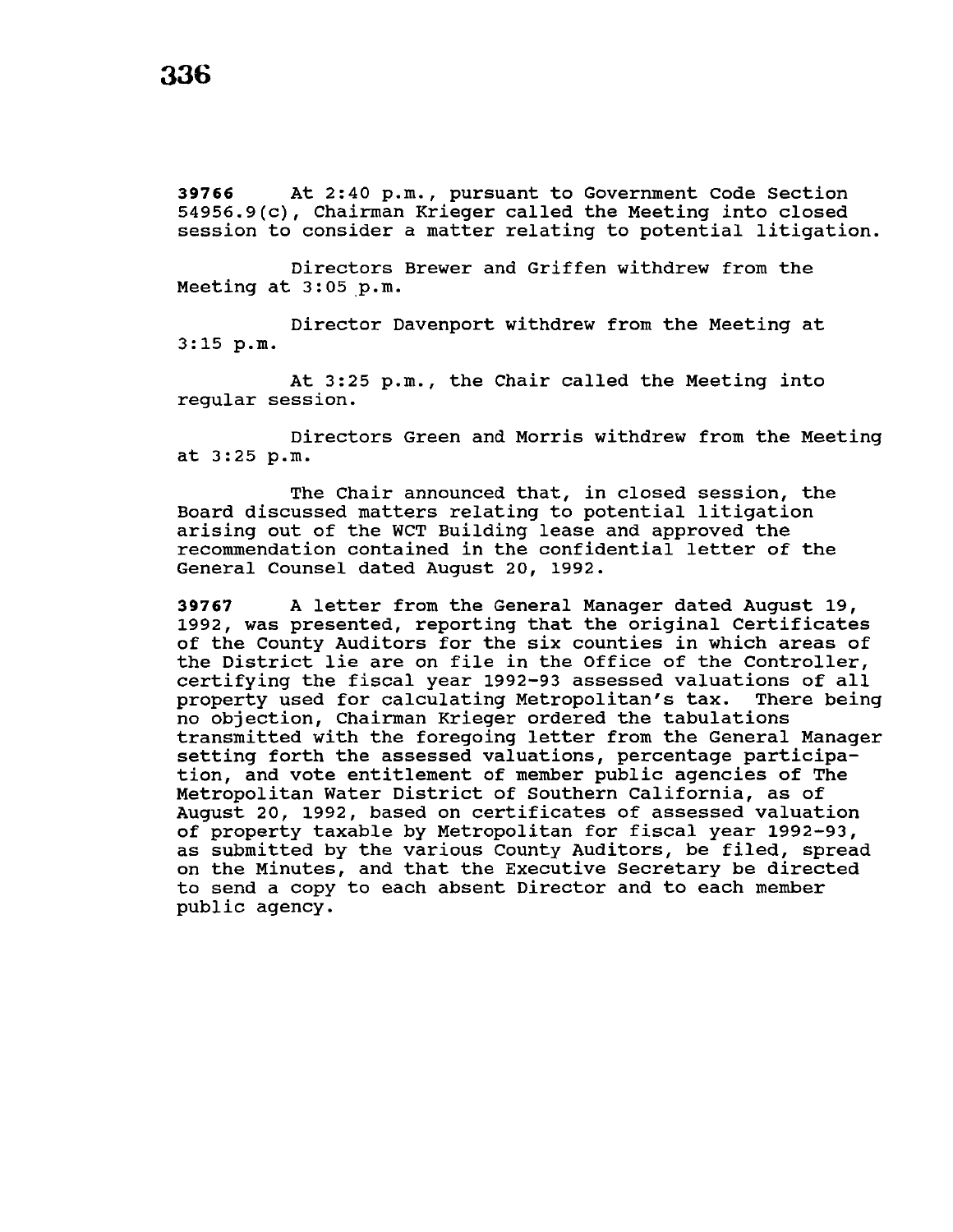|                       | Assessed Valuation       |                |               |
|-----------------------|--------------------------|----------------|---------------|
|                       | Amount                   | Percent        | Vote          |
|                       | Certified                | of Total       | Entitlement   |
|                       |                          |                |               |
| Anaheim               | \$15,473,318,953         | 1.82           | 1,547         |
| Beverly Hills         | 8,977,847,153            | 1.06           | 898           |
| Burbank               | 7,807,674,079            | 0.92           | 781           |
| Callequas MWD         | 29,229,949,825           | 3.44           | 2,923         |
| Central Basin MWD     | 52, 107, 132, 962        | 6.13           | 5,211         |
| Chino Basin MWD       | 30,016,815,699           | 3.53           | 3,002         |
| Coastal MWD           | 26,381,561,130           | 3.11           | 2,638         |
| Compton               | 1,395,365,093            | 0.16           | 140           |
| Eastern MWD           | 18, 352, 301, 114        | 2.16           | 1,835         |
| Foothill MWD          | 4,671,070,763            | 0.55           | 467           |
| Fullerton             | 6,761,212,943            | 0.80           | 676           |
| Glendale              | 10,557,767,839           | 1.24           | 1,056         |
| Las Virgenes MWD      | 8,122,721,688            | 0.96           | 812           |
| Long Beach            | 18,552,818,757           | 2.18           | 1,855         |
| Los Angeles           | 188,009,875,725          | 22.12          | 18,801        |
| MWD of Orange         |                          |                |               |
| County                | 109,635,704,864          | 12.90          | 10,964        |
| Pasadena              | 8,589,620,155            | 1.01           | 859           |
| San Diego County      |                          |                |               |
| Water Authority       | 129, 263, 406, 797       | 15.21          | 12,926        |
| San Fernando          | 704,824,952              | 0.08           | 70            |
| San Marino            | 1,663,652,070            | 0.20           | 166           |
| Santa Ana             | 11,429,477,291           | 1.35           | 1,143         |
| Santa Monica          | 9,203,233,032            | 1.08           | 920           |
| Three Valleys MWD     | 23,360,976,671           | 2.75           | 2,336         |
| Torrance              | 10,946,948,693           | 1.29           | 1,095         |
| Upper San Gabriel     |                          |                |               |
| Valley MWD            | 32,366,049,071           | 3.81           | 3,237         |
| West Basin MWD        | 61,046,575,308           | 7.18           | 6,105         |
| Western MWD           | 25, 154, 514, 922        | 2.96           | <u>2,515</u>  |
| <b>TOTAL ASSESSED</b> |                          |                |               |
| VALUATIONS WITHIN     |                          |                |               |
| <b>DISTRICT</b>       | <u>\$849,782,417,549</u> | <u> 100.00</u> | <u>84,978</u> |

Assessed Valuations, Percentage Participation, and Vote Entitlement of Member Public Agencies of The Metropolitan Water District of Southern California as of August 20. 1992

The above valuations include only those which have been certified by the County Auditors, in accordance with Section 305 of the Metropolitan Water District Act, Statutes of 1969, as amended. The certified valuations have been reduced to reflect Homeowners• Property Exemptions and do not include areas excluded from the District.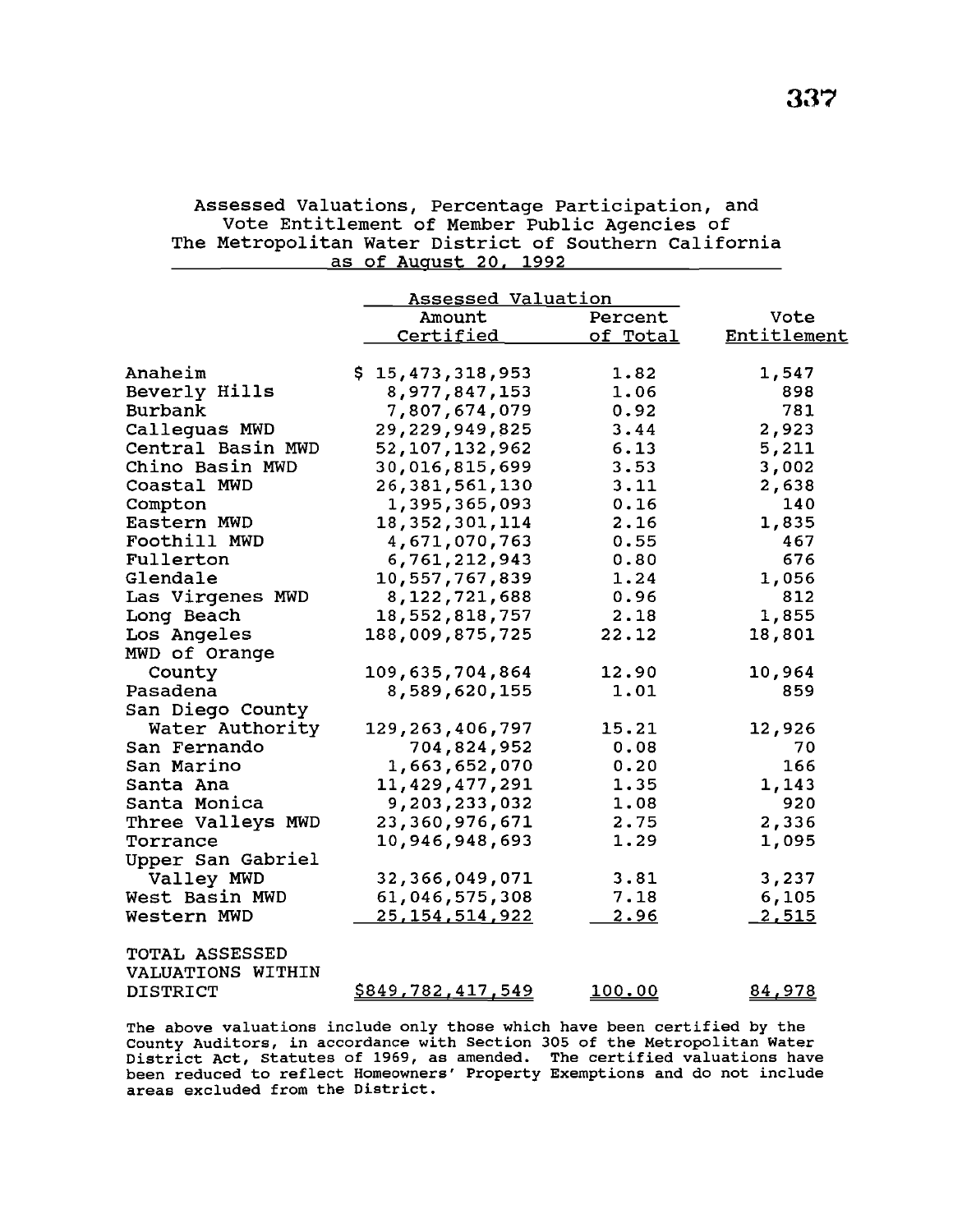**39768** Finance and Insurance Committee Chairman Knauft moved, seconded by Director Barker, that the Board adopt **Resolution 8374** transmitted with the General Manager's letter dated August 19, 1992, which fixes Metropolitan's secured property tax rate for its purposes for fiscal year 1992-93 at .0089 percent of assessed valuations (the same rate as for fiscal year 1991-92) and the unsecured rate at .0089 percent, together with the various tax rates for annexation charges due Metropolitan, thereby producing a total levy of \$84,635,050 which, together with an allocation estimated at \$5,281,160 from countywide taxes on utilities, provides a total tax levy of \$89,916,210, resulting in projected net tax revenues of \$84,776,280 after allowing for estimated delinquencies, allocations for redevelopment agencies and adjustments for supplemental tax collections and prior years tax collections, said resolution entitled:

**A RESOLUTION LEVYING TAXES FOR THE FISCAL YEAR COMMENCING JULY 1 <sup>1</sup>1992 AND ENDING JUNE 30, 1993 FOR THE PURPOSES OF THE METROPOLITAN WATER DISTRICT OF SOUTHERN CALIFORNIA** 

Chairman Krieger called for a vote on the motion.

The following is a record of the vote on the motion:

Ayes: Calleguas Municipal Water District (Dirs. Miller and Ward, 2,923 votes), Central Basin Municipal Water District (Dirs. Ferguson, Ibbetson, and Malburg, 5,211 votes), Chino Basin Municipal water District (Dirs. French and Hill, 3,002 votes), Coastal Municipal Water District (Aye: Dir. Killefer. Absent: Dir. McMurray. 2,638 votes), Eastern Municipal Water District (Dir. Been, 1,835 votes), Foothill Municipal Water District (Dir. O'Neil, 467 votes), Fullerton (Dir. Blake, 676 votes), Glendale (Dir. Rez, 1,056 votes), Las Virgenes Municipal Water District (Dir. Stelle, 812 votes), Long Beach (Dir. Lowry, 1,855 votes), Los Angeles (Dirs. Abernethy, Brandt, Gage, Garcia, Green, Kussman, Scott, and Shaw, 18,801 votes), Municipal Water District of Orange County (Ayes: Dirs. Knauft, Kymla, and Witt. Absent: Dirs. Davenport and Foley. 10,964 votes), Pasadena (Dir. Brick, 859 votes), San Diego County Water Authority (Ayes: Dirs. Frahm votes), San Diego County Water Authority (Ayes: and Madigan. Absent: Dirs. Griffen, Krauel, Mason, and Stickney. 12,926 votes), San Fernando (Dir. Wysbeek, 70 votes), Three Valleys Municipal Water District (Dir. Milne, 2,336 votes), Upper San Gabriel Valley Municipal Water District (Dirs. Jones and Maulding, 3,237 votes), West Basin Municipal Water District (Dirs. Barker, Goldsworthy, and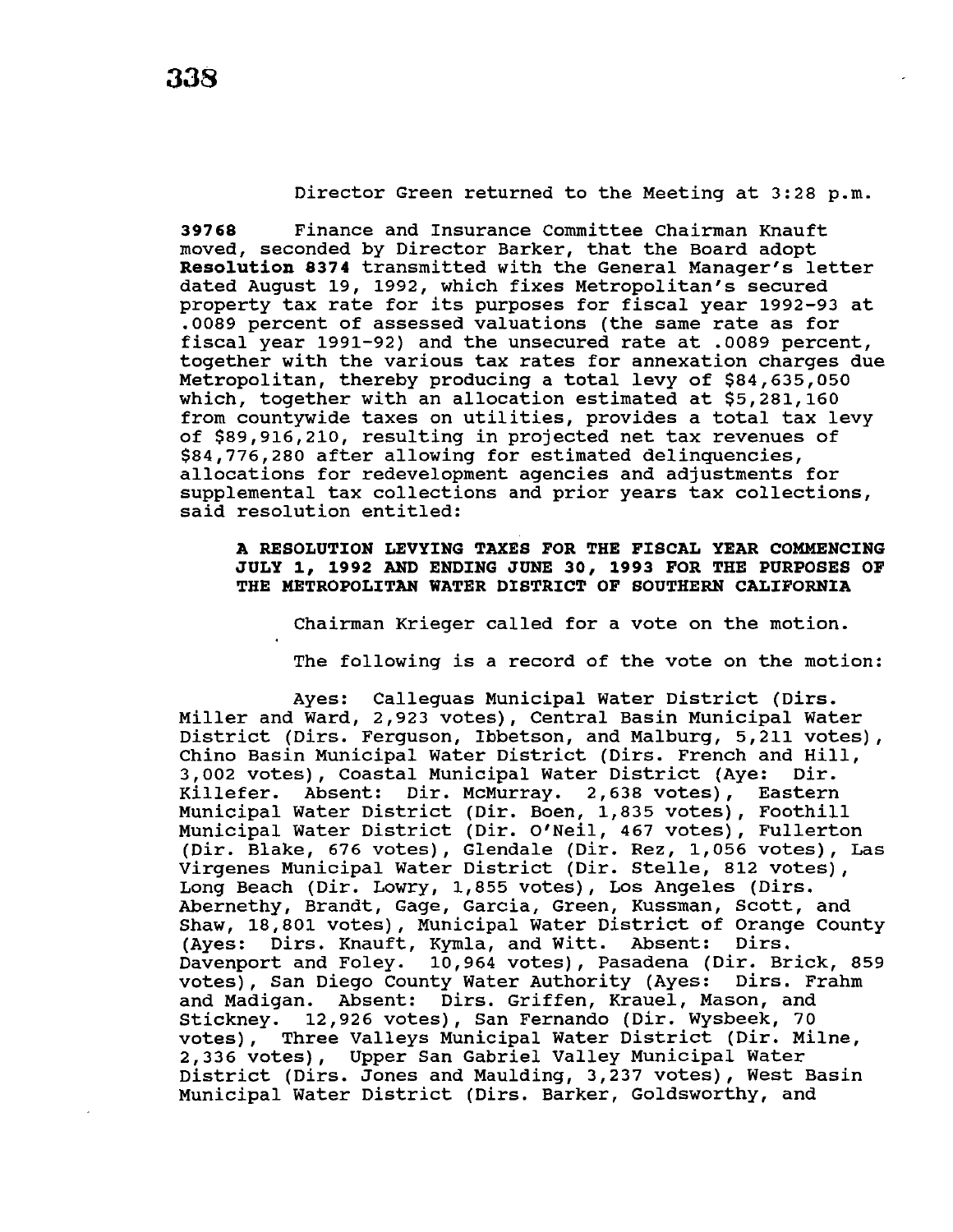Stuart, 6,105 votes), Western Municipal Water District of Riverside County (Dir. Krieger, 2,515 votes). Total 78,288 votes.

Noes: None.

Abstains: None.

Absent: Anaheim (Dir. Kazarian, 1,547 votes), Beverly Hills (Dir. Webster, 898 votes), Burbank (Dir. Stamper, 781 votes), Compton (Dir. Murph, 140 votes), San Marino (Dir. Morris, 166 votes), Santa Ana (Dir. Young, 1,143 votes), Santa Monica (Dir. Reed, 920 votes), Torrance (Dir. Brewer, 1,095 votes). Total 6,690 votes.

The Chair declared **Resolution 8374** adopted by a unanimous vote of the Board.

**39769** Vice Chairman Witt moved, seconded by Director Gage and carried, that the Board Meeting regularly scheduled for September 8, 1992, be adjourned without transaction of business to Tuesday, September 15, 1992, at 12:30 p.m., to avoid a conflict with Labor Day. Committee meetings will then be held on Monday and Tuesday, September 14 and 15, 1992.

Directors Miller and Ward withdrew from the Meeting at 3:32 p.m.

Director Ferguson withdrew from the Meeting at 3:37 p.m.

**39770** Vice Chairman Witt moved, seconded by Director Barker, that the goals as recommended by the Executive Committee, revised from those set forth in Attachment 1 to the Board Chairman's letter dated August 10, 1992, be approved.

After additional discussion, the Board, by a unanimous vote, approved additional amendments to the goals and objectives, and, as amended, adopted the goals and objectives as follows, recognizing goals and objectives are not static and will change in light of future conditions:

# **WATER SUPPLY AND RELIABILITY GOAL**

MWD will provide a reliable supply of water to its member agencies. Even under adverse hydrological conditions, there will be no more than a 20% supply reduction in any single year.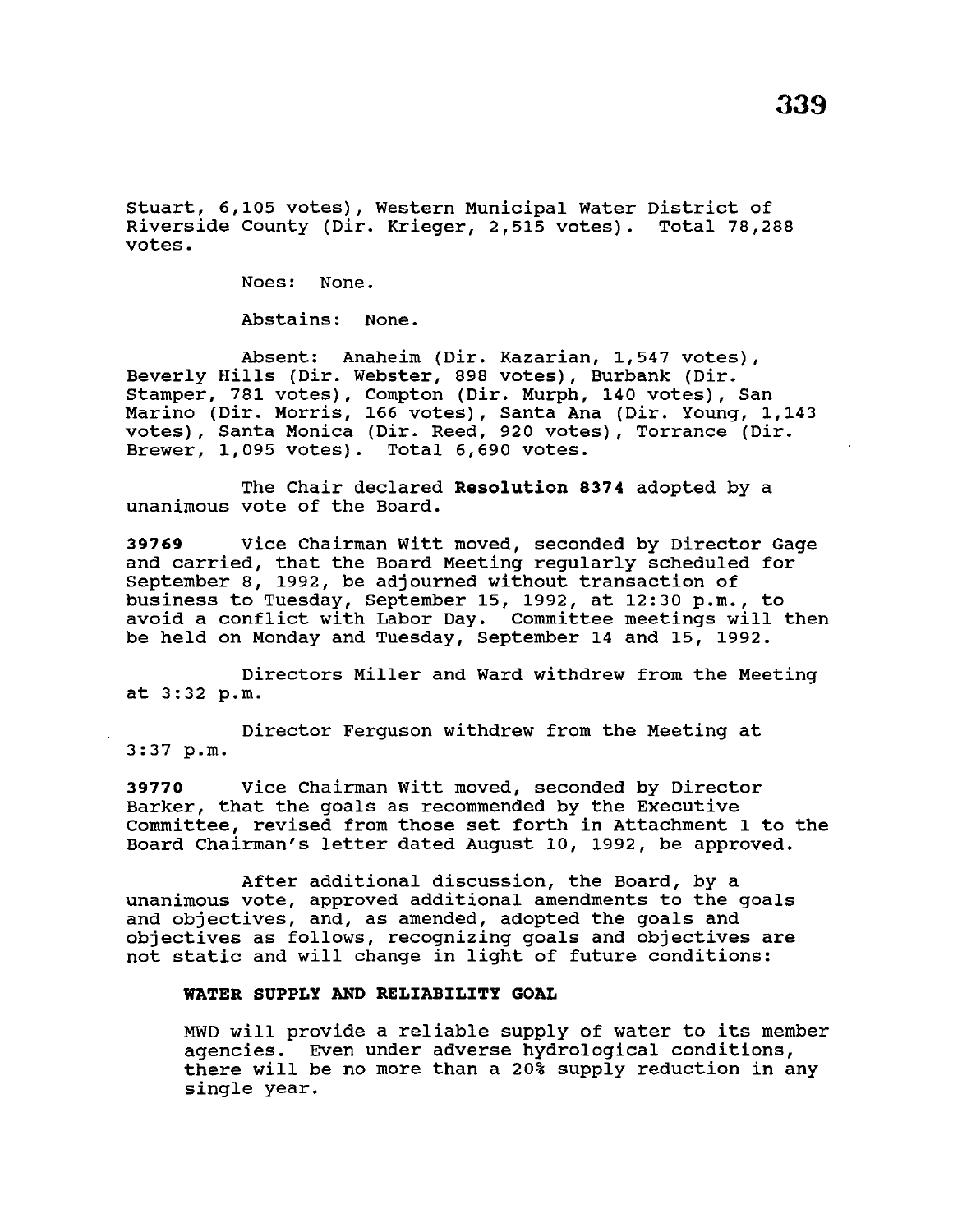**340** 

#### **WATER QUALITY GOAL**

MWD will supply safe water that meets or surpasses state and federal standards and will achieve the highest standards of customer satisfaction. MWD will participate in the legislative and regulatory processes and pursue applied research programs to devise creative, economically feasible solutions to water quality problems.

#### **ENVIRONMENTAL GOAL**

In meeting its goals, MWD will consider the environmental effects of its actions and will seek to avoid or mitigate any adverse effects to the extent feasible

#### **COST GOAL**

MWD will develop water resources and operate its facilities in a manner that is cost effective and with due regard to the economic resources of its service area.

#### **WATER RESOURCE GOAL**

MWD will seek, through legislation and voluntary transfers, to reserve an additional 20% of all developed water in California for use by urban and related water uses throughout the State.

## **FINANCIAL GOAL**

MWD will maintain a balance of fixed and variable revenue sources and appropriate reserve funds sufficient to withstand a water sales shortfall of 500,000 acre-feet in one year with a resulting annual water rate increase of no more than 25% due to such shortfall. MWD will sell water to its member agencies based on a single uniform rate for each class of service.

## **LAND RESOURCE GOAL**

MWD will, on a timely basis and at fair market value, acquire, manage, and dispose of real property necessary to meet the present and future purposes of the District.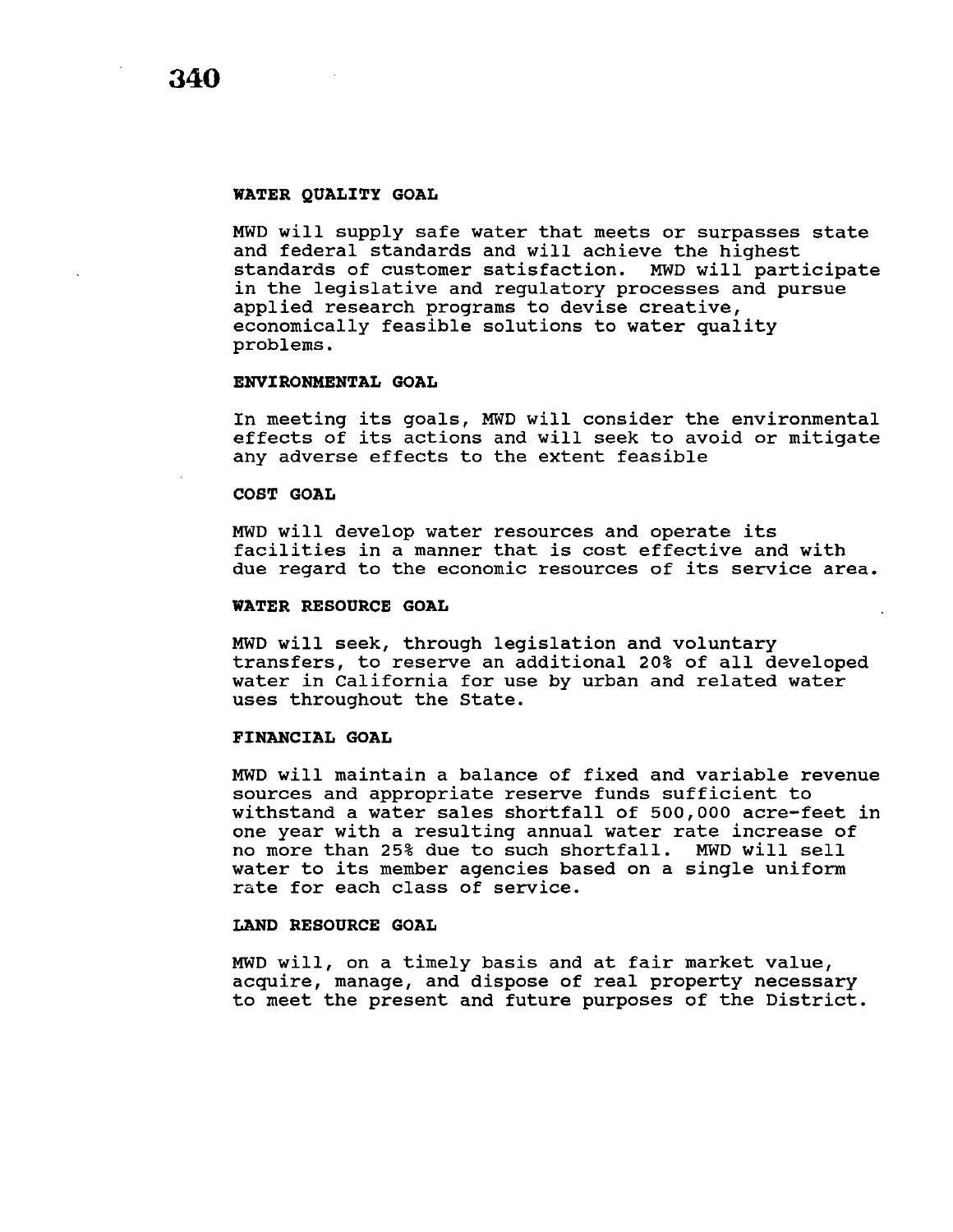## **FACILITIES PLANNING AND DEVELOPMENT GOAL**

MWD will involve its member agencies in its facility planning efforts. MWD will provide for the completion, on-schedule and on-budget, of facilities needed to meet Board approved water supply, reliability, and quality goals.

## **PERSONNEL GOAL**

MWD will recruit and retain an exemplary staff through equitable personnel policies and practices that train, develop, evaluate, promote, and compensate its people in ways that build expertise, innovation, efficiency, and service. In developing its staff, we shall seek to reflect the ethnically diverse community of Southern California, and continue its affirmative action program.

### **LEGAL REPRESENTATION GOAL**

MWD will vigorously protect its legal interests in all legal or administrative proceedings and in all other matters which raise legal issues.

## **ORGANIZATION GOAL**

MWD will be organized and managed to focus District efforts to improve its ability to accomplish the MWD mission by the efficient use of its resources, augmented by the judicious use of contractors to supplement District capabilities. The organization will foster open communications and accountability between senior management and the Board of Directors, and through them, between member agencies and the public. Whenever possible, authority and responsibility will be delegated by the Board and top management in order to minimize managerial/supervisory organizational layers. The organization structure and the use of District human resources in all areas will be reviewed periodically.

Vice Chairman Witt reported that the Executive Committee has referred the matter of developing a goal relating to health and safety to the Organization and Personnel Committee.

The Board extended a special commendation to Chairman Krieger for her leadership in the development of the goals and objectives.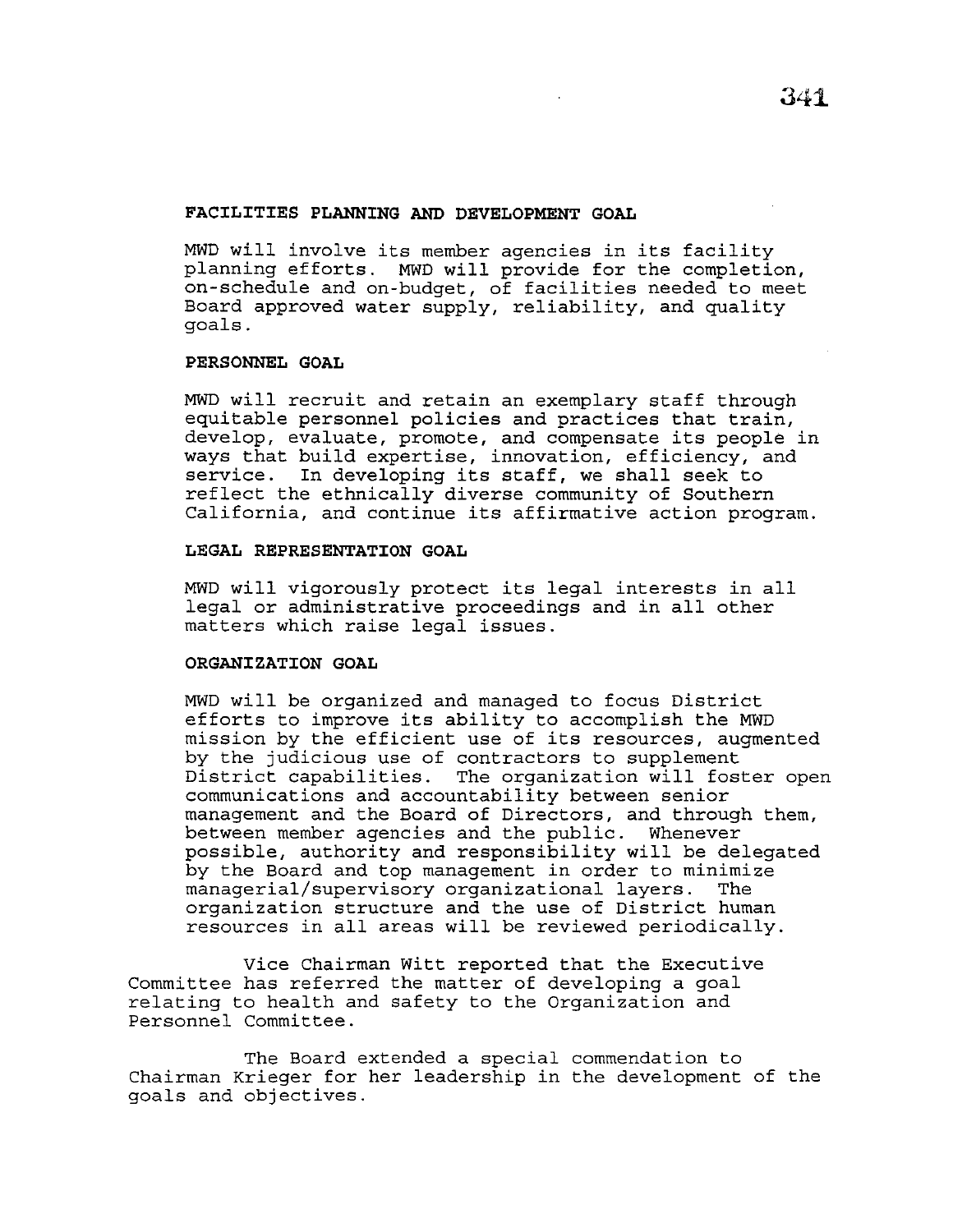In recognition of his efforts and diligence in assisting the Board during the development of its goals and objectives, Chairman Krieger presented a memento to Kevin Bacon, the consultant from Price Waterhouse.

**39771** Vice Chairman Witt moved, seconded by Director Madigan and carried, amending Section 2510 of the Administrative Code thereby increasing the membership of the Special Committee on Charges and Payments Under State Contract from five to seven Directors, as set forth in the Board Chairman's letter dated August 20, 1992.

**<sup>39772</sup>**Chairman Krieger announced that she is appointing Directors McMurray and O'Neil as the two additional members to serve on the Special Committee on Charges and Payments Under State Contract.

**39773** Chairman Krieger presented to Director Michael D. Madigan a pin emblematic of his completion of ten years of service on August 18, 1992, representing San Diego County Water Authority on Metropolitan's Board.

Director Stuart withdrew from the Meeting at 3:50 p.m.

**39774** Director Knauft moved, seconded by Director Barker and carried, granting the requests for a sixty-day leave of absence for:

> Director E. Thornton Ibbetson, commencing August 30 Director A. Macneil Stelle, commencing September 4

**39775** Assistant General Manager McGuire announced he is resigning, effective November 4, 1992, to return to the scientific community, specializing in water quality, his field of expertise.

Director Scott withdrew from the Meeting at  $3:51 p.m.$ 

Assistant Director of Finance Becker referred to the graphs before each Director, depicting Metropolitan's financial condition.

Assistant General Manager Balcerzak reported that due to the hot weather there has been some increase in sales, but not to any significant extent.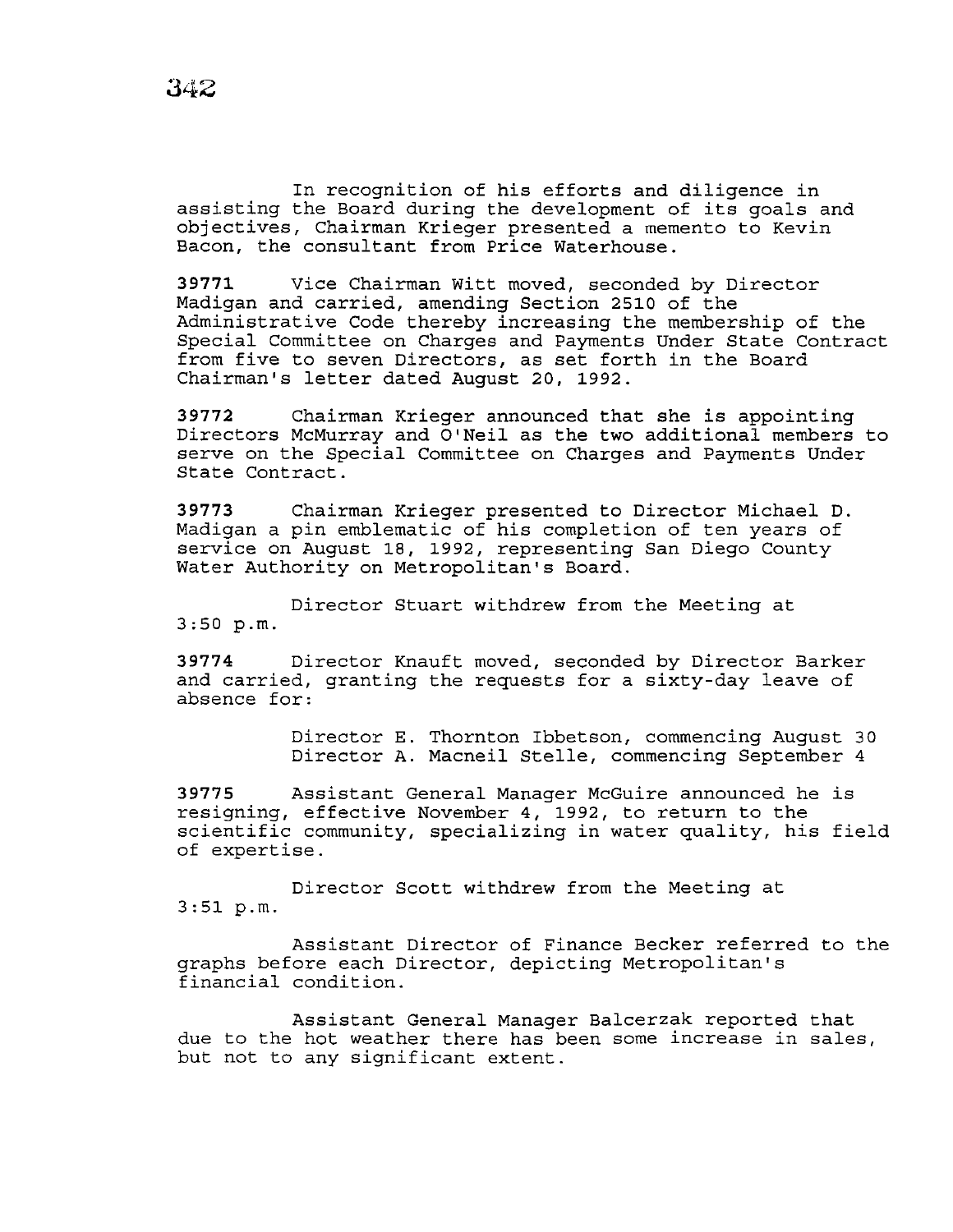staff of highly qualified executives to consider as candidates for the replacement of Assistant General Manager McGuire. Therefore, the selection process will be conducted internally. Mr. Boronkay advised he intends to present his recommendation for the appointment of the successful candidate to the Organization and Personnel Committee and to the Board in September.

**39777** General Counsel Vendig reported on the activities of the Legal Department.

**<sup>39778</sup>**The Board expressed its preference is to continue receiving the reports of the General Manager and the General Counsel at the beginning of the Meeting.

Director Shaw moved, seconded by Director Barker, and the Board approved the Consent Calendar Items,' M.I. **39779**  through M.I. **39788,** as follows:

**39779** Authorized the General Manager to pay the State Water Contractors' dues for 1992-93 of \$352,012.50, as set forth in the General Manager's letter dated August 4, 1992.

**39780** · Amended Sections 6503, 6504, and 6560 of the Administrative Code to read as shown in Attachment A of the General Manager's letter dated July 22, 1992, relating to shift pay, standby pay, and per diem subsistence.

**39781** Authorized the General Manager to execute an amendment to Agreement No. 678 for inspection services with Robert W. Hunt Company on the terms outlined in the General Manager's letter dated August 4, 1992, to establish a dollar limit of \$500,000 per contract year and increase Hunt Company's rates effective May 1, 1992, subject to the amendment being in form approved by the General Counsel.

**39782** Authorized the General Manager to retain James M. Montgomery, Consulting Engineers, Inc., to conduct the San Gabriel Basin groundwater bench-scale studies, for a fee not to exceed \$505,000 including expenses, and to execute a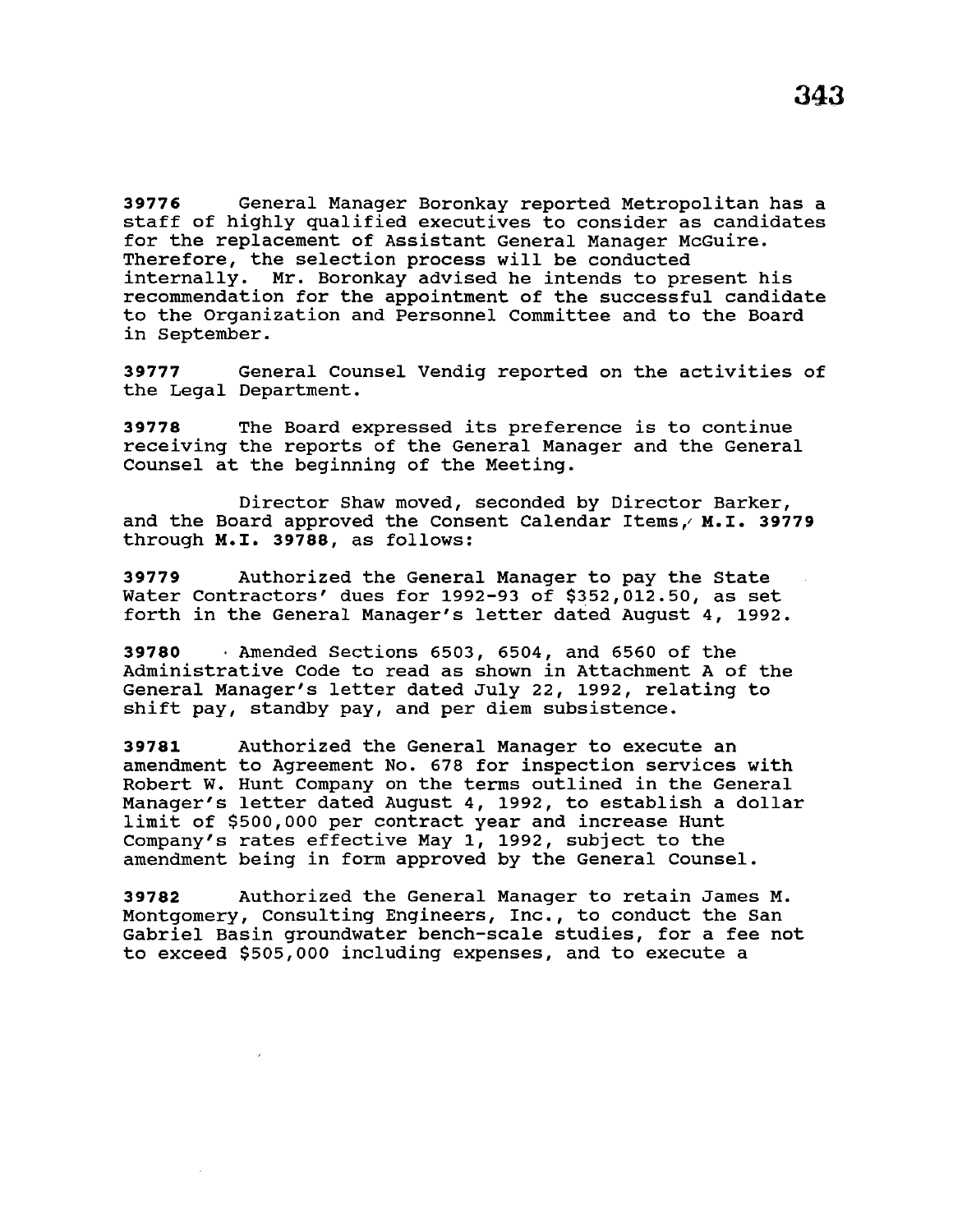contract for services substantially on the terms outlined in the General Manager's letter dated July 22, 1992, subject to the contract being in form approved by the General Counsel.

Director Maulding requested to be recorded as abstaining.

Director Green requested staff advise her of the method Metropolitan uses to determine the appropriate direct costs for contractors.

**39783** Authorized Appropriation No. 648 in the amount of \$310,000 from the 1991 Revenue Bond Construction Fund to finance all estimated costs for the design and construction of permanent electrolysis test stations, as set forth in the General Manager's letter dated August 4, 1992.

**39784** Adopted the third supplemental resolution **(Resolution 8375)** to the master water revenue bond resolution in the form attached to the General Manager's letter dated July 27, 1992, to clarify calculation of maximum annual debt service for paired obligations and interest rate swap agreements, said Resolution entitled:

**RESOLUTION OF THE BOARD OF DIRECTORS OF THE METROPOLITAN WATER DISTRICT OF SOUTHERN CALIFORNIA AMENDING CERTAIN PROVIQIONS OF THE MASTER RESOLUTION (THIRD SUPPLEMENTAL RESOLUTION)** 

**39785** Amended Sections 5101, 5200, and 5201 of the Administrative Code to read as set forth in Attachment A to the General Manager's letter dated July 28, 1992, to provide reference to the new funds established by the Board in connection with the sale and issuance of the Water Revenue Bonds, Issue of 1992.

**39786** Authorized the General Manager to enter into agreements to implement a Chino Basin short-term conjunctiveuse project substantially on the terms outlined in the General Manager's letter dated August 4, 1992, subject to the agreements being in form approved by the General Counsel.

Directors French and Hill requested to be recorded as abstaining.

**39787** Amended Section 3107 of the Administrative Code to read as set forth in Attachment A to the General Manager's letter dated July 30, 1992, regarding member agency compliance with the Water Use Efficiency Guidelines.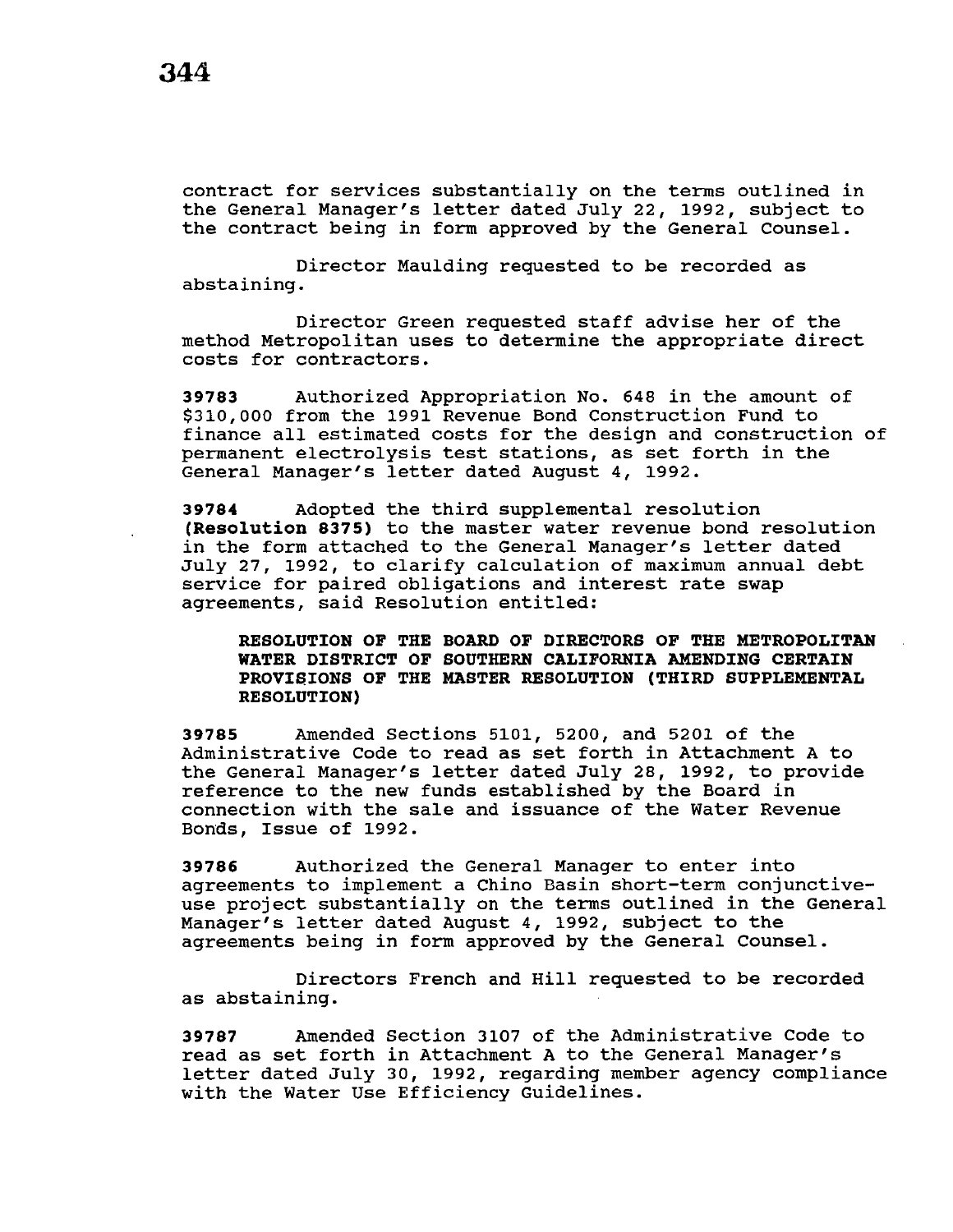**39788** Authorized the General Counsel to contract for the legal services of Jones, Day, Reavis & Pogue to represent Metropolitan on issues related to a permanent headquarters facility at the rates indicated in the General Counsel's letter dated July 31, 1992, subject to annual adjustments beginning July 1, 1993, by mutual agreement between Jones, Day, Reavis & Pogue and the General Counsel.

**39789** Engineering and Operations Committee Chairman Been moved, seconded by Organization and Personnel Committee Chairman Stelle and carried, authorizing the General Manager to enter into consulting agreements with INFOTEC Research, Inc., for prehistoric archeological services for an amount not to exceed \$2,000,000, and with Greenwood Associates for historic archeological work for an amount not to exceed \$1,000,000, for the Domenigoni Valley Reservoir, as set forth in the General Manager's letter dated August 4, 1992.

Director Kymla requested to be recorded as abstaining.

**39790** Finance and Insurance Committee Chairman Knauft moved, seconded by Engineering and Operations Committee Chairman Boen and carried, (1) authorizing Appropriation No. 649 in the amount of \$4,300,000 from the 1991 Revenue Bond Construction Fund to finance all estimated costs for refurbishment of service connection insulation joints and installation of cathodic protection systems along the Lower, Middle, and West Coast Feeders; and (2) consistent with the provisions of Administrative Code Section 8113, authorizing the General Manager to have the above work accomplished, and delegating to the General Manager the authority to award contracts, subject to the contracts being in form approved by the General Counsel, as set forth in the General Manager's letter dated August 4, 1992.

Director Green requested to be recorded as voting no.

Director Green suggested there be a review of the policy of delegating authority to the General Manager to enter into sizable contracts without Board approval.

**39791** The Chair reported that Agenda Item 8-6, the General Manager's letter dated August 4, 1992, regarding emergency power generating systems at Weymouth and Diemer Filtration Plants has been deferred by the Engineering and Operations Committee.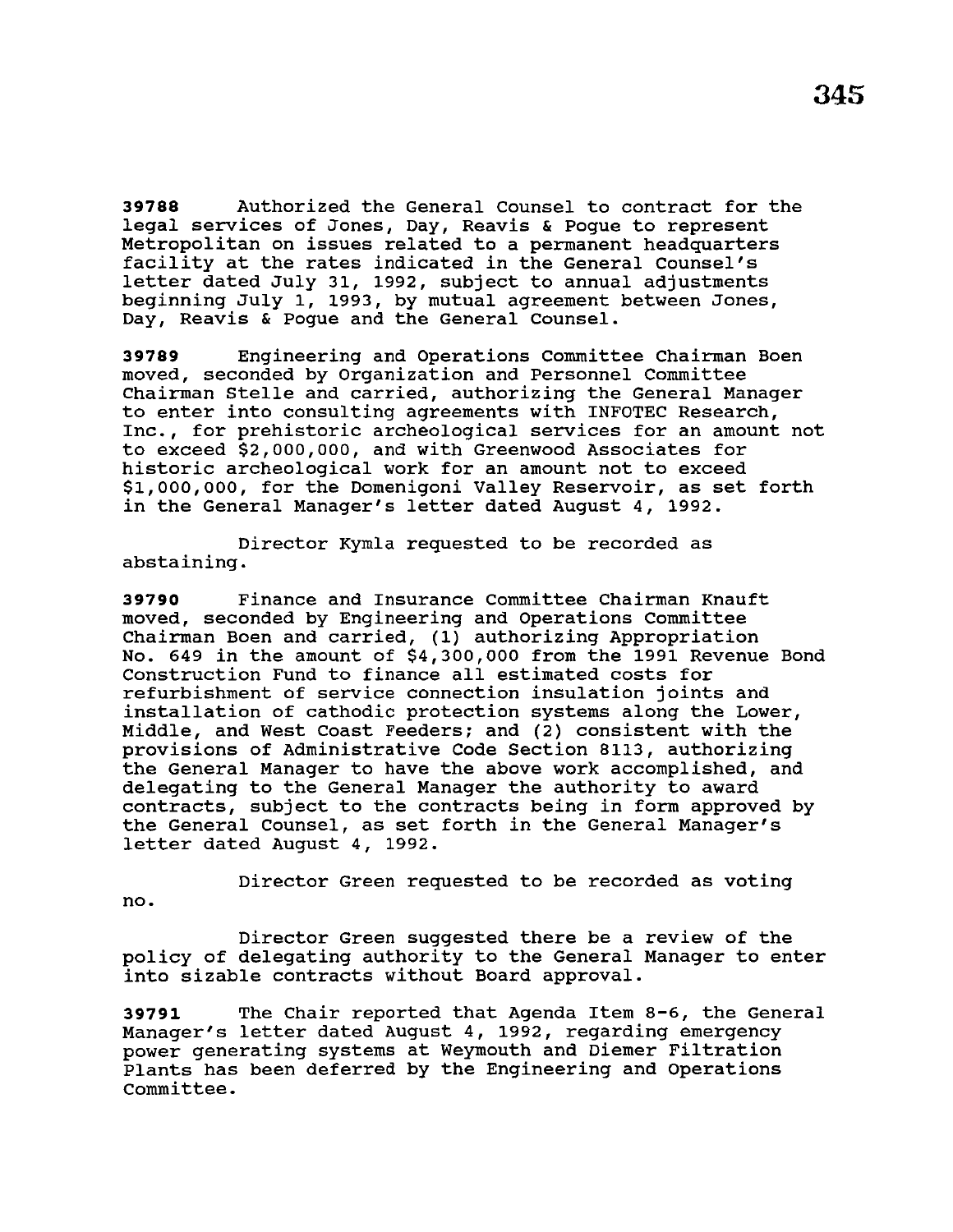**39792** Finance and Insurance Committee Chairman Knauft moved, seconded by Engineering and Operations Committee Chairman Boen and carried,  $(1)$  authorizing Revision No. 5 to Appropriation No. 557, an increase of \$20,200,000 to a total of \$40,000,000 from the 1991 Revenue Bond Construction Fund, for site preparation and for all estimated costs in advance of award of other construction contracts for the Henry J. Mills Filtration Plant Expansion No. 2; and (2) awarding a contract in the amount of \$15,219,400 to Kiewit Pacific Company for site preparation for Henry J. Mills Filtration Plant Expansion No. 2, and that after the contract has been executed, authorized the General Manager to reject all other bids, as set forth in the General Manager's letter dated August 4, 1992.

**39793** Finance and Insurance Committee Chairman Knauft moved, seconded by Engineering and Operations Committee Chairman Boen and carried, and the Board (1) found that the administration building expansion is only a minor addition to the project, and that the Addendum makes the Final Environmental Impact Report (FEIR) adequate under the California Environmental Quality Act; and that the changes to the FEIR made by the Addendum do not raise important new issues about the significant effects on the environment, or require the preparation of a subsequent EIR; (2) authorized Revision No. 4 to Appropriation No. 568, an increase of \$3,525,000 to a total of \$4,600,000 from the 1991 Revenue Bond Construction Fund, for construction of the Henry J. Mills Filtration Plant administration building expansion and new maintenance building; (3) rejected the bid of Gorham Company, Inc., as nonresponsive; and (4) awarded a contract in the amount of \$2,569,690 to Tilden-Coil Constructors, Inc., for construction of the buildings, and that after the contract has been executed, authorized the General Manager to reject all other bids; as set forth in the General Manager's letter dated August 4, 1992.

Director Milne requested to be recorded as voting

no.

**39794** Finance and Insurance Committee Chairman Knauft moved, seconded by Director Shaw and carried, amending Section 5202(a) of the Administrative Code to read as shown in Attachment A to the General Manager's letter dated July 23, 1992, regarding working capital policy.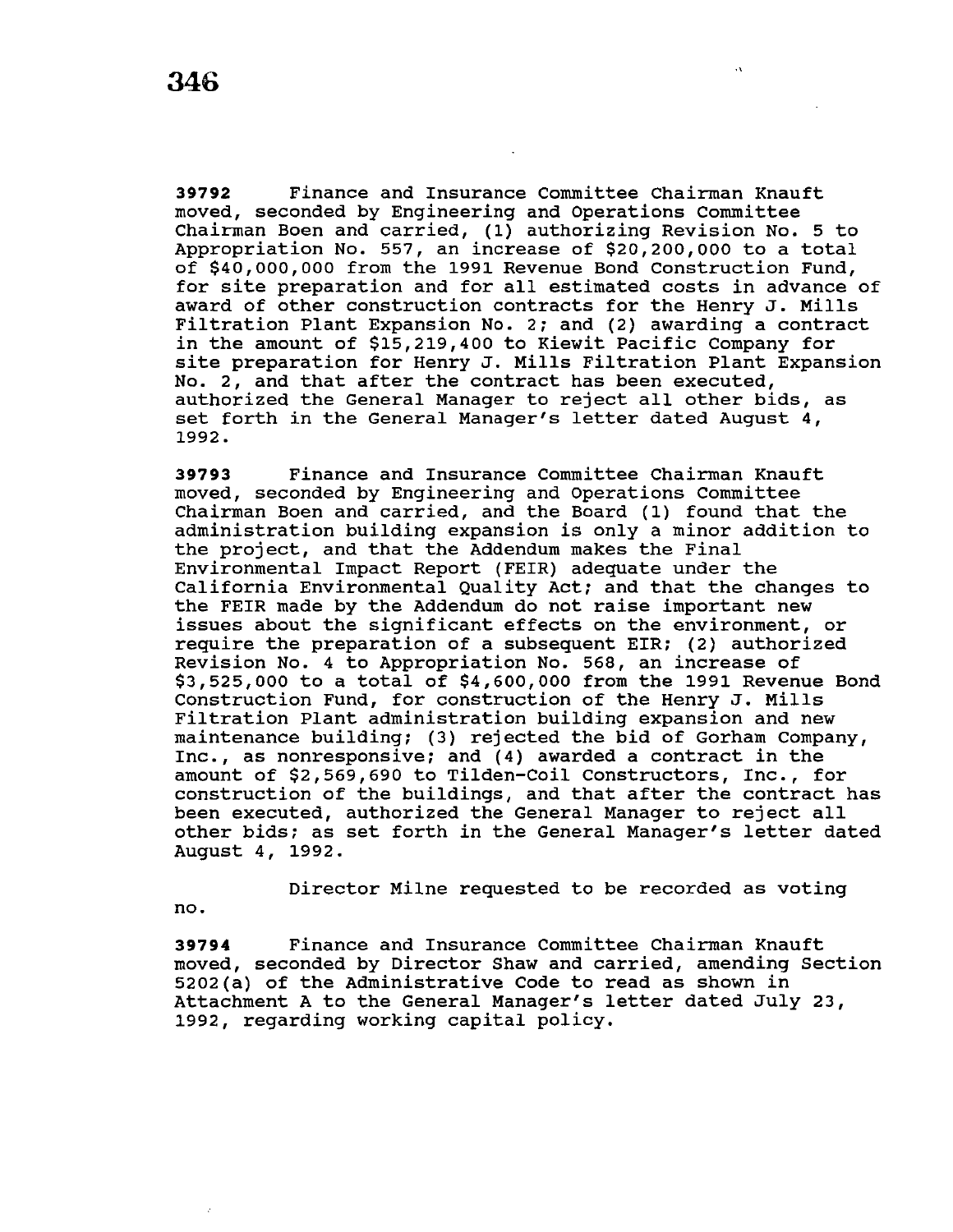**39795** Water Problems Committee Chairman Barker moved, seconded by Finance and Insurance Committee Chairman Knauft and carried, (1) approving the allocation for ultra-low-flush toilet projects as presented in the General Manager's letter dated August 4, 1992; (2) authorizing the General Manager to enter into agreements in excess of \$250,000 with member agencies and other parties as he deems desirable to implement ULF toilet projects as outlined in his letter, subject to the agreements being in form approved by the General Counsel; and (3) allowing the member agencies to amend contracts executed under this program to take advantage of new program designs described in the General Manager's letter as they develop, consistent with the Credits Program criteria, with the General Manager reporting back to the Board quarterly with updates of the program authorized.

Director Gage stated that it appears it will be necessary to increase the allocation of funds to adequately assist the member agencies in the implementation of the Ultra-Low-Flush Toilet Project. Water Problems Committee Chairman Barker stated that the committee will be considering this matter at its September 14 meeting.

**39796** Director Knauft moved, seconded by Director Blake and carried, authorizing the General Manager to acquire property in Domenigoni Valley owned by Gary and Tammie L. Mund, as set forth in his confidential letter dated August 13, 1992.

Director Kymla requested to be recorded as abstaining.

Special Communications Committee Chairman Shaw advised there will be an outreach program to keep the community continually informed about the project.

**39797** Director Knauft moved, seconded by Director Blake and carried, authorizing the General Manager to acquire property in Domenigoni Valley owned by Mr. and Mrs. Michael Monteleone, as set forth in his confidential letter dated July 30, 1992.

Director Kymla requested to be recorded as abstaining.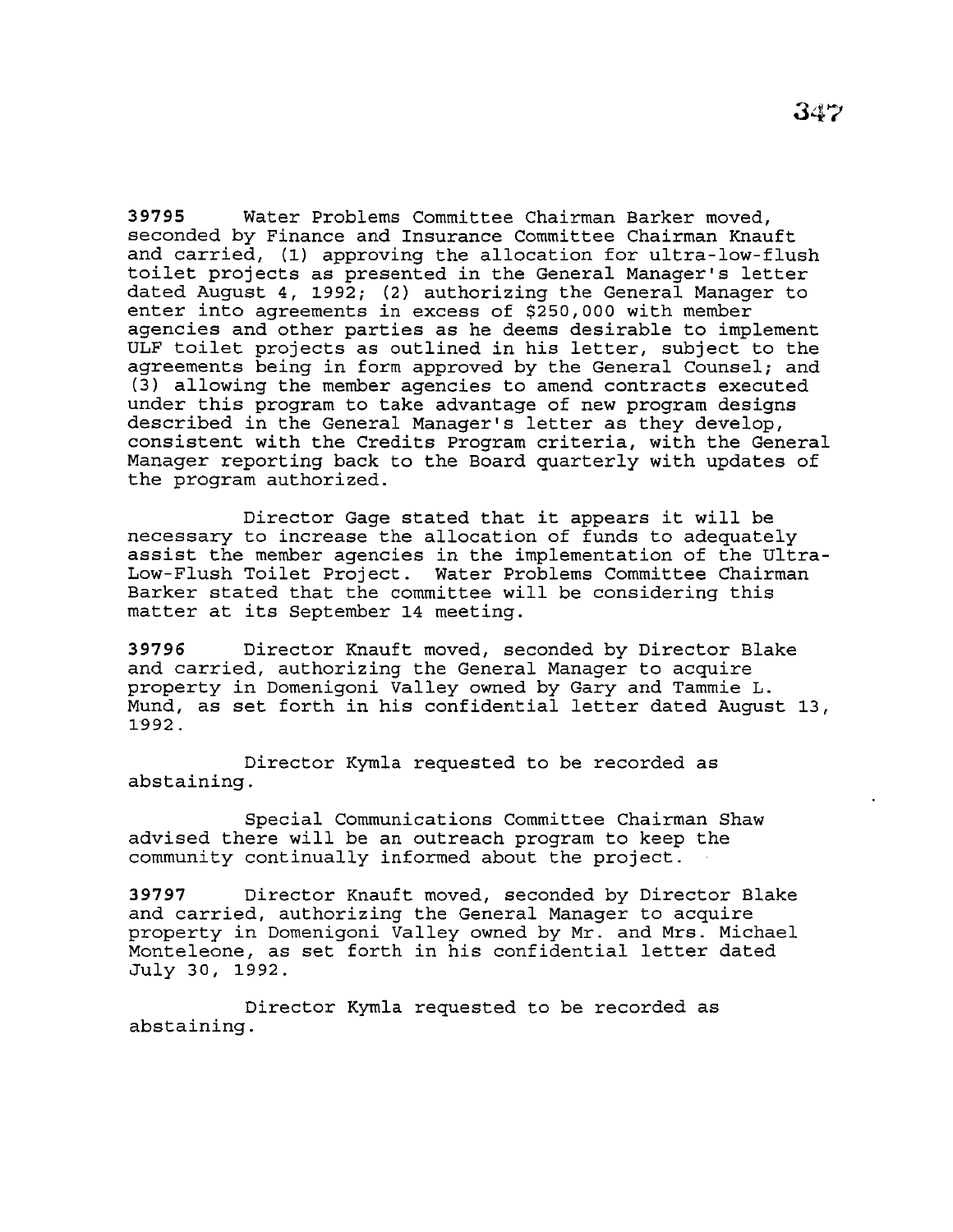**39798** Director Knauft moved, seconded by Director Blake and carried, authorizing the General Manager to acquire property in Hemet, Riverside County, from Rancon Hemet Properties, as set forth in the General Manager's confidential letter dated August 11, 1992.

Director Kymla requested to be recorded as abstaining.

**39799** The following listed communications were presented for the information of the Board:

- a. Reports of the General Manager:
	- *i.* Activities for the month of July, dated July 31, 1992.
	- *ii.* Operating data for the month of June, dated August 4, 1992.
- b. Report of the General Counsel on the activities of the Legal Department for the month of July, dated July 31, 1992.
	- c. Report of the Auditor on the activities of the Audit Department for the month of July, dated August 3, 1992.
	- d. Letter of the General Manager dated August 13, 1992, transmitting the financial report for the month of June.
	- e. Letter of the General Manager dated July 23, 1992, submitting quarterly report on changes in funding sources for capital program expenditures.
	- f. Letter of the General Manager dated July 28, 1992, presenting the major organization membership list.
	- g. Letter of the General Manager dated July 29, 1992, reporting on the status of Bay/Delta Interim Standards.
	- h. Letter of the General Manager dated July 24, 1992, presenting an update on status of Disinfectant/ Disinfection By-Products Regulation and Impact of Metropolitan's research efforts.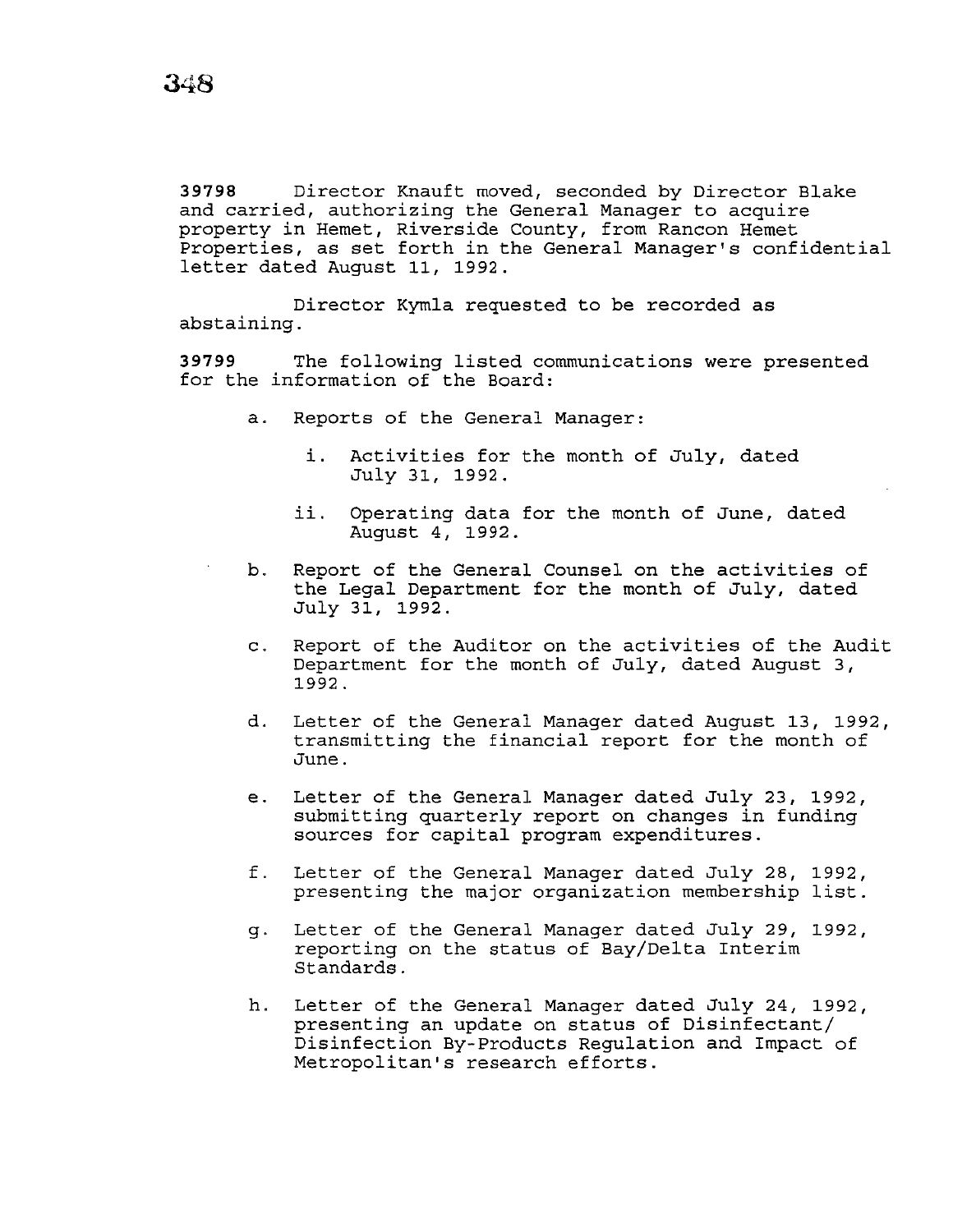- *i.* Letter of the General Manager dated August 4, 1992, presenting an update on the Programmatic Environmental Impact Report for water transfers using the Delta.
- j. Letter of the General Manager dated July 28, 1992, submitting a status report on the progress of Phase Zero of the Information systems Strategic Plan.
- k. Letter of the General Manager dated July 28, 1992, reporting on inactive appropriations.
- 1. Letter of the General Counsel dated July 27, 1992, reporting on the procedure for selection of General Counsel.
- m. Letter of the General Manager dated July 28, 1992, responding to the recommendation by R.W. Beck and Associates regarding the organization study of the Operations Division.
- n. Letter of the General Manager dated August 4, 1992, reporting on Semitropic Water Storage District and Dudley Ridge Water District water transfer proposals.
- o. Letter of the General Manager dated August 4, 1992, reporting on efforts to obtain additional Colorado River Water supplies.
- p. Letter of the General Manager dated August 4, 1992, reporting on financial contributions under the Local Projects Program.
- q. Letter of the General Manager dated August 4, 1992, presenting a water supply update.
- r. Letter of the General Manager dated August 4, 1992, reporting on Seasonal Storage Service.
- s. Letter of the General Manager dated July 31, 1992, reporting the status of Cost Reduction Program and Additional Expense Savings.
- t. Letter of the General Manager and the General counsel dated August 11, 1992, regarding Ward Valley radioactive waste disposal litigation.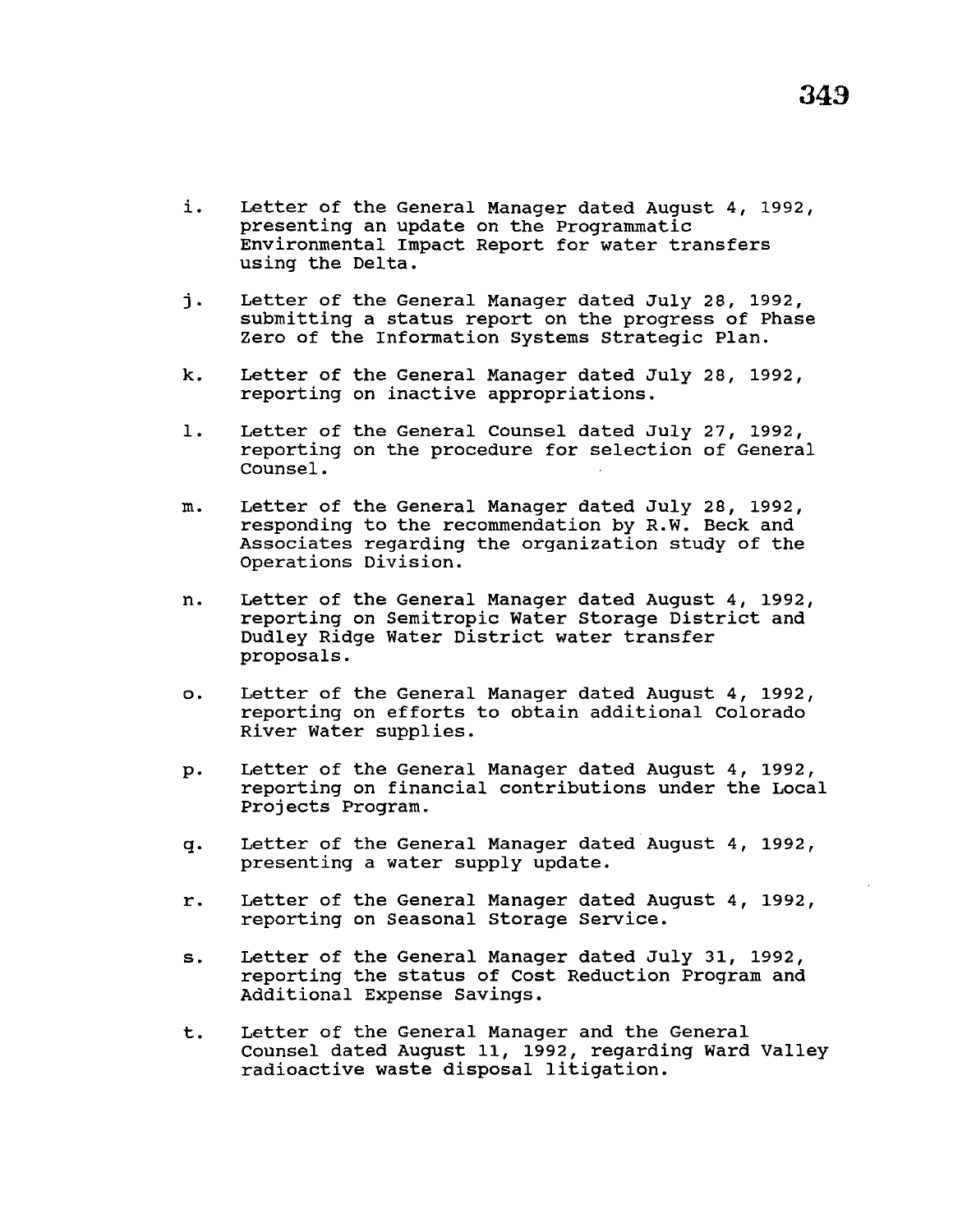**39800** Water Problems Committee Chairman Barker moved, seconded by Director Ferguson, that, with the completion of the Annexation Charge Study and its review by the Board and the subsequent implementation of new annexation fees (M.I. 39744), the deferral on annexations be lifted.

Director Brandt suggested that no action be taken until the Board has received additional information regarding the effect new annexations will have on Metropolitan's water supply, as well as receiving a map showing Metropolitan's existing boundaries and annexable areas.

Director Kymla pointed out that under certain circumstances some areas can annex into Metropolitan's service area without paying annexation fees; an inequity which needs to be addressed and resolved. Subcommittee to Review Annexations Chairman Barker stated the General Counsel has been instructed to investigate the options available to Metropolitan to resolve this inequity.

Director Gage offered a substitute motion that this matter be deferred to the September Board Meeting so that each Director can receive the requested additional information. The substitute motion was seconded by Director Madigan and carried.

Subcommittee to Review Annexations Chairman Barker announced a meeting of the subcommittee will be scheduled prior to the September Board Meeting to consider these issues.

Director Scott suggested that the Board be furnished with (1) figures showing the present water demand, and (2) a breakdown of what impact the number of newly annexing families will have on the water supply taking into account the future requirement of water conservation due to water-short years.

Assistant General Manager Balcerzak stated the requested information will be available for review by the Subcommittee to Review Annexations at its next meeting.

**39801** Finance and Insurance Committee Chairman Knauft moved, seconded by Water Problems Committee Chairman Barker and carried, establishing the procedures for exempting certain real property from Metropolitan's Water Standby Charge requiring the property owner to sign an agreement stating that if there is a need for Metropolitan's water at any time in the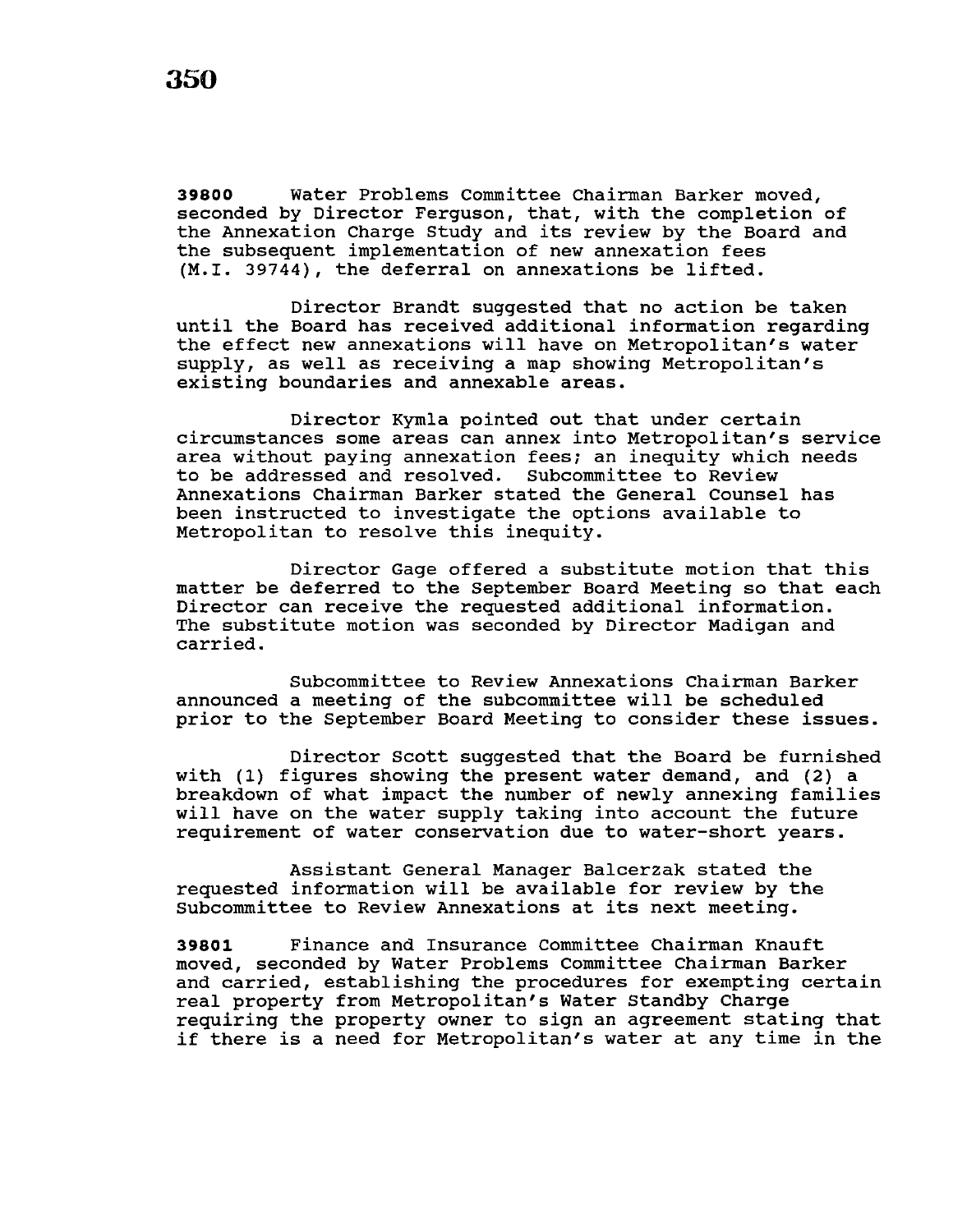future, the owner will pay: (1) all prior years' charges; (2) a 10% penalty charge; and (3) interest charges; and that the aforementioned agreement will be recorded against the property as outlined in the General Manager's informational letter dated August 3, 1992; noting that if the property owners refuse to sign the agreement, the standby charge will appear on their tax bill.

Director Knauft withdrew from the Meeting at 4:30 p.m.

**<sup>39802</sup>**Chairman Krieger asked the Board if it wanted to establish some interim standards to enable Directors to conduct inspection tours of Metropolitan's facilities. Subcommittee on Tours Chairman Been pointed out the inspection tour to the Colorado River Aqueduct is a most valuable educational program, and urged the Board to exempt the Colorado River Aqueduct inspection tours from the moratorium.

Director Barker suggested that the Subcommittee on Tours consider and present options regarding Directors' inspection tours for review at a future meeting, and until that information has been presented the moratorium be continued. The Board concurred with Director Barker's The Board concurred with Director Barker's suggestion.

**39803** Special Budget Committee Chairman Kymla announced the committee will be meeting on September 22 and urged all Directors to attend.

**39804** Special Committee on Legislation Chairman Barker announced the next meeting of the committee is scheduled for 9:30a.m., August 25, 1992, and urged all Directors to attend.

**39805** Organization and Personnel Committee Chairman Stelle announced the creation of two subcommittees to establish a process for selecting Metropolitan's new General Counsel; a subcommittee of the Legal and Claims Committee composed of Directors Rez (Chair), Brandt, and Frahm; and a subcommittee of the Organization and Personnel Committee composed of Directors Stelle (Chair), McMurray, and Krieger (ex officio).